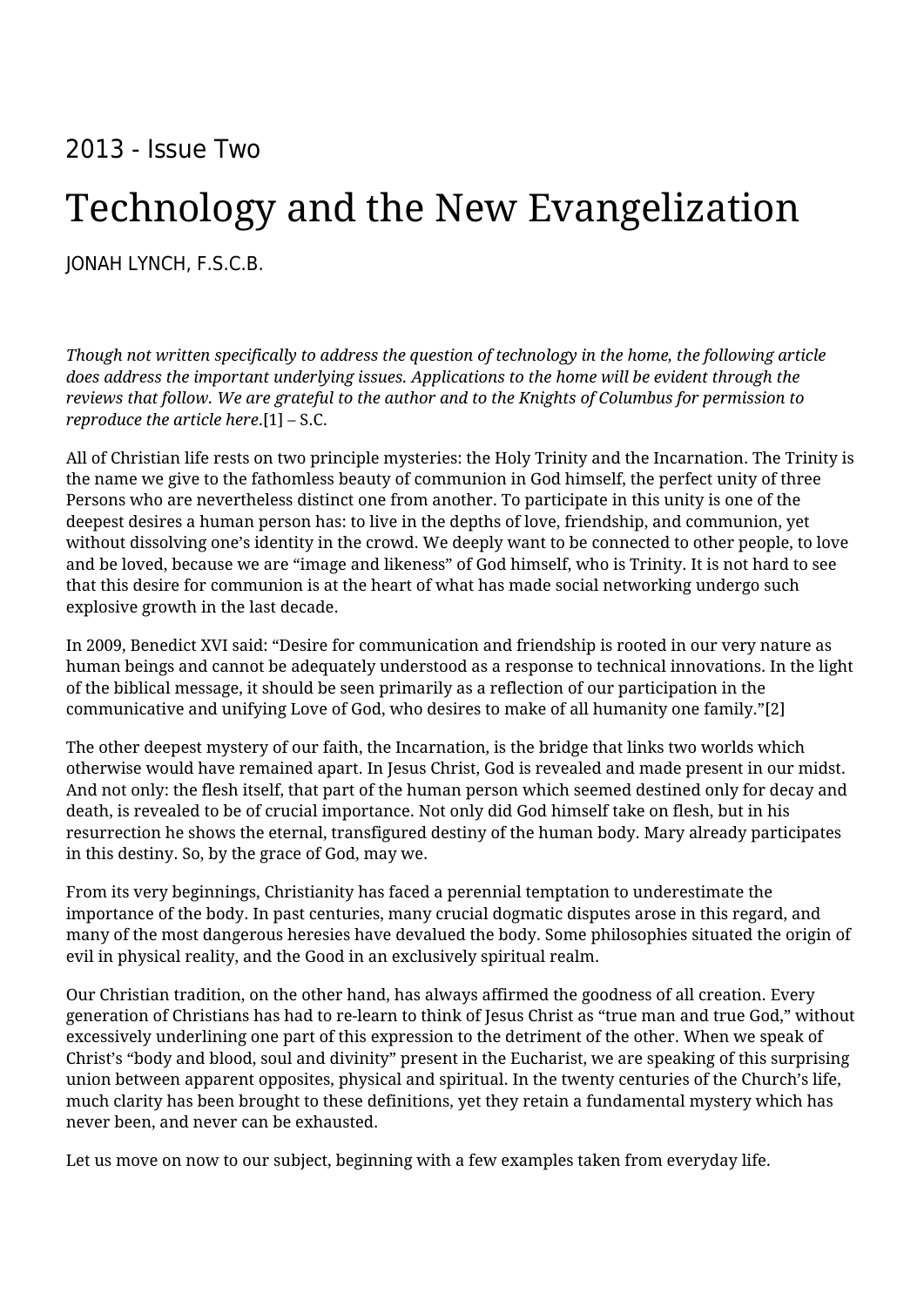## A Few Examples

When I was a boy, my father worked in an insurance agency. He left the house around eight, and returned home at five-thirty. During that time, he made many phone calls, wrote many letters, and met many people. But from five-thirty in the evening until the following morning, he did none of these things. There was a clear distinction between the workplace and the home. Everyone felt it: even if you knew the home phone number of your employee, it was not right to disturb him at home except for a grave emergency.

Twenty years later, my father still worked for an insurance agency. But by now, even on vacation, he had to check his voice mail, respond to work calls on his cell phone, and write emails on his Blackberry. There was no longer a clear distinction between home and work. The causes of this situation are complex. One of them is the very fact that a cell phone is not linked to a specific physical location. This inevitably weakens the perception that you might be "disturbing" the person you are calling. That sense was stronger when the phone number was directly linked to a place: a work call on the home number had better be important.

What was once objectively linked to physical locations is now determined only by our will: we must turn off the phone in order to safeguard the silence of an important conversation, a liturgical celebration, or a meal with friends. And often, even if we have decided to turn off our own phone, those around us have not. A few decades ago, a parishioner would have had to make an exceptionally rude decision to interrupt the Mass during the consecration with a loud noise; today it takes a decision on the part of *all* the parishioners to *avoid* interrupting the Mass with a ringing cell phone.

Let's take a look at another example: online chat. On my Gmail account, I can see when some of my close friends are online. Clicking on their name opens a chat window, which on occasion I use to say hello to people I did not plan on contacting, but whom I simply notice online. Some time ago, I was chatting with a friend who lives in Spain, whom I rarely see. Our conversation went something like this:

Me: "Hey Jack, how are you?"

Jack: "Good, you?"

Me: "Fine. So how's work?"

Jack: "Ok, a bit down cuz of the crisis."

Me: "How bout your girlfriend?"

While the other person is typing a response, the Gmail chat window shows a phrase which reads "Jack is typing...." That phrase remains visible as long as the other person is actually typing; when he stops, the phrase disappears a short while later. After my last question, by watching that message I could tell that Jack typed something, then stopped, then started typing again, then a long pause, and after about two minutes I received his reply: "Fine."

What happened in the meantime? Did he start saying something else, change his mind, and then send me a one-liner? Or did he receive a phone call or an email? Or did he go get a drink of water? I'll never know.

This taught me something about chat. It brings people closer together – I wasn't planning on talking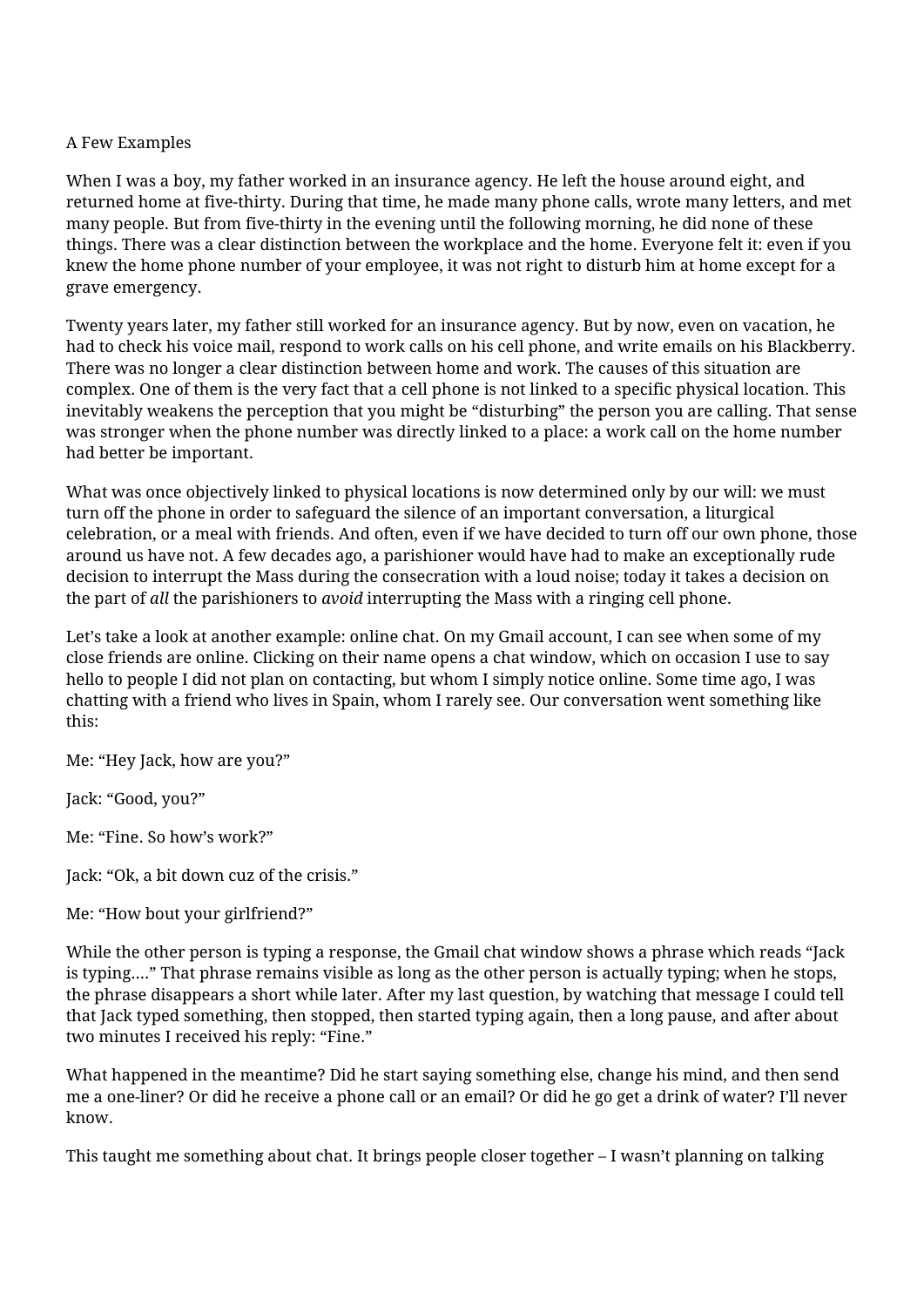with my far-away friend, but the chat window made it possible to have a brief contact. At the same time, chat creates a distance which isn't there in other forms of long-distance communication. For example, on the phone it would have been easier to interpret that long pause. I probably would have been able to make out if things were really "fine" or not between him and his girlfriend. Chat, on the other hand, made that silence completely illegible.

A third example: television. The availability of many channels makes it possible to leap continuously from one world to another (this is true of three or four, let alone with five hundred channels on satellite TV). This experience conditions us to think that the world is not first "given," but chosen. You want to feel something in particular? Then choose the program that will make you feel relaxed, excited, fearful, joyful, sentimental, and so forth. Or you do not know what you want to feel, so you begin to zap through the channels, stopping for a few seconds on the images that most instinctively attract you.

Television screens have a character that is completely different from every other object. They seem almost magical. They attract our eyes with a power that not even the great masters' oil paintings can command. What's more, they are totipotent, they can become any image: on the screen one can watch a comedy, the Pope celebrating the Way of the Cross on Good Friday, or a porn flick. These are three experiences which more naturally would be located in three very different places: the theatre, the church and the brothel, but which can live together in apparent harmony on a living room television screen.

One final word about television will bring us to a first conclusion. In *Amusing Ourselves to Death*, Neil Postman writes "it is implausible to imagine that anyone like our twenty-seventh president, the multichinned, three-hundred-pound William Howard Taft, could be put forward as a presidential candidate in today's world. The shape of a man's body is largely irrelevant to the shape of his ideas when he is addressing a public in writing or on the radio or, for that matter, in smoke signals. But it is quite relevant on television. The grossness of a three-hundred-pound image, even a talking one, would easily overwhelm any logical or spiritual subtleties conveyed by speech. For on television, discourse is conducted largely through visual imagery, which is to say that television gives us a conversation in images, not words.... You cannot do political philosophy on television. Its form works against the content."[3]

The three examples we have briefly examined help us to see that, with a small change, Postman's final phrase, "Its form modifies its content," could describe all three technologies we have discussed. The cell phone changes our perception of space and privacy; chat obscures the meaning of silence, and changes the kind of things which can and cannot be said clearly; television alters our relationship with the world in many important ways. More generally, we could say that every technology carries with it a change in our approach to and relationship with the world.

# Technology is Not Neutral

The changes in our approach to the world brought about through the use of technology are quite important. In particular, much depends on *which* aspects of life are made easier and which ones are made more difficult through a given technology. In my conclusion, I will propose that we ask first of all *what* we wish to do or say through technology, in order to be conscious of the gains and losses incurred through its use. But first, we must tackle a common misconception.

Very frequently, we say or hear others say that technology is neutral, and everything depends on how you use it. The analogy is made to older tools: a knife, it is said, is neither good nor bad, and can be used either to slice bread or to kill a man. I would like to face this question head-on.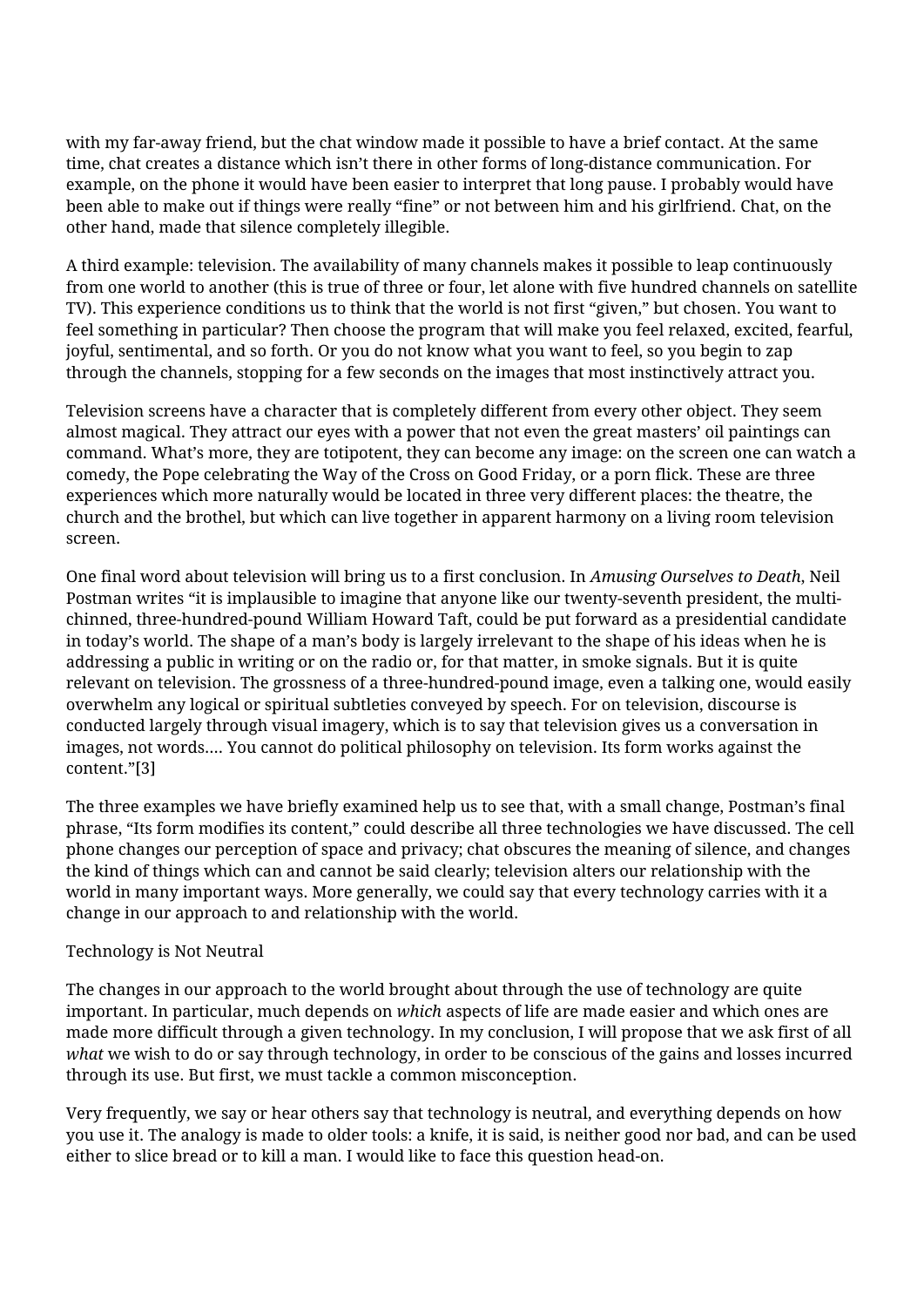First, I need to clarify that in saying that technology is not neutral, I am not saying that it is intrinsically evil. By "neutral" we usually mean – taking things to the extreme – that internet was not invented by the devil. And even if there were a whiff of sulphur involved, it is undeniable that along with the bad, many good things can be found on the internet. Thus, we presume, the only real problem is to use the internet and other technologies well. The problem is that at this point we tend to make an unjustified leap. That is, we tend to think that only the user uses the technology. But this is not true: it is also the technology that "uses" its user. Every tool has an impact on the person using it. In that sense, they are not neutral.

The foregoing examples can be understood more clearly if we briefly mention a recent development in neuroscience called "neuroplasticity." The term indicates the fact that experience modifies the human brain in physically measurable ways, including the growth and death, the strengthening and weakening of dendrites (something like connecting wires) between neurons, and the reprogramming of groups of neurons for new functions. These developments have been discussed in many recent books,[4] to which I refer the interested reader. For our purposes, it is enough to state that the changes which occur in the brain as a result of repeated activity can have substantial consequences.

A personal example which I would like to mention has to do with reading and prayer. At one point in my life as a priest, I spent a lot of time speed-reading textbooks, news web-sites, and educational studies while working on a Master's degree. I became good at multitasking and quickly finding relevant information for the papers I wrote. At the same time, I experienced a growing difficulty in keeping my mind on one thing at a time, in particular when reading complicated theological works and while praying my breviary. My eyes kept jumping down a few lines, looking for key-words, and not following the more leisurely pace of the biblical text. At first, this did not seem to be a serious problem, and I kept pressing ahead. When a friend gave me a copy of Nicolas Carr's *The Shallows*, I realized that my experience was more important than I had first thought. Carr shows in his book that the kind of reading I was doing was literally re-wiring my brain!

Once it was thought the brain reached a substantially fixed form with physical maturity, and it worked more or less like a computer. Carr's book helped me see that the reality is quite different. Neurons continually form new connections between themselves. We were born with some neurological structures, but these structures are profoundly modified by experience. The meaning and importance of this discovery is hard to overestimate.

One of the underlying dynamics is called Hebb's rule, formulated by the Canadian neuro-scientist Donald Hebb in 1949: "Cells that fire together wire together." If two neurons more or less in the same area of the brain are stimulated at the same time by an experience, they can form physical connections between themselves through the growth of new dendrites. More recently Edward Todd and Michael Merzenich have demonstrated that there are other possible mechanisms. Not only does experience generate neurological structures, strengthening and weakening the links between neurons, but it can also make entire groups of neurons change roles. Thus, for example, stroke victims can recover body movement by "reprogramming" the neurons in an undamaged area, which then substitute for the damaged neurons.[5]

And that isn't all. It is sufficient that an experience be "remembered" in order to strengthen the connections in play. A notable example of this phenomenon regards musical practice. One can practice even by only *thinking* of playing, without actually touching the keyboard of a piano, and really improve. A study done in 1995 by Alvero Pascual-Leone demonstrated that a group of pianists who only imagined playing certain notes registered the same changes in their brains as others who actually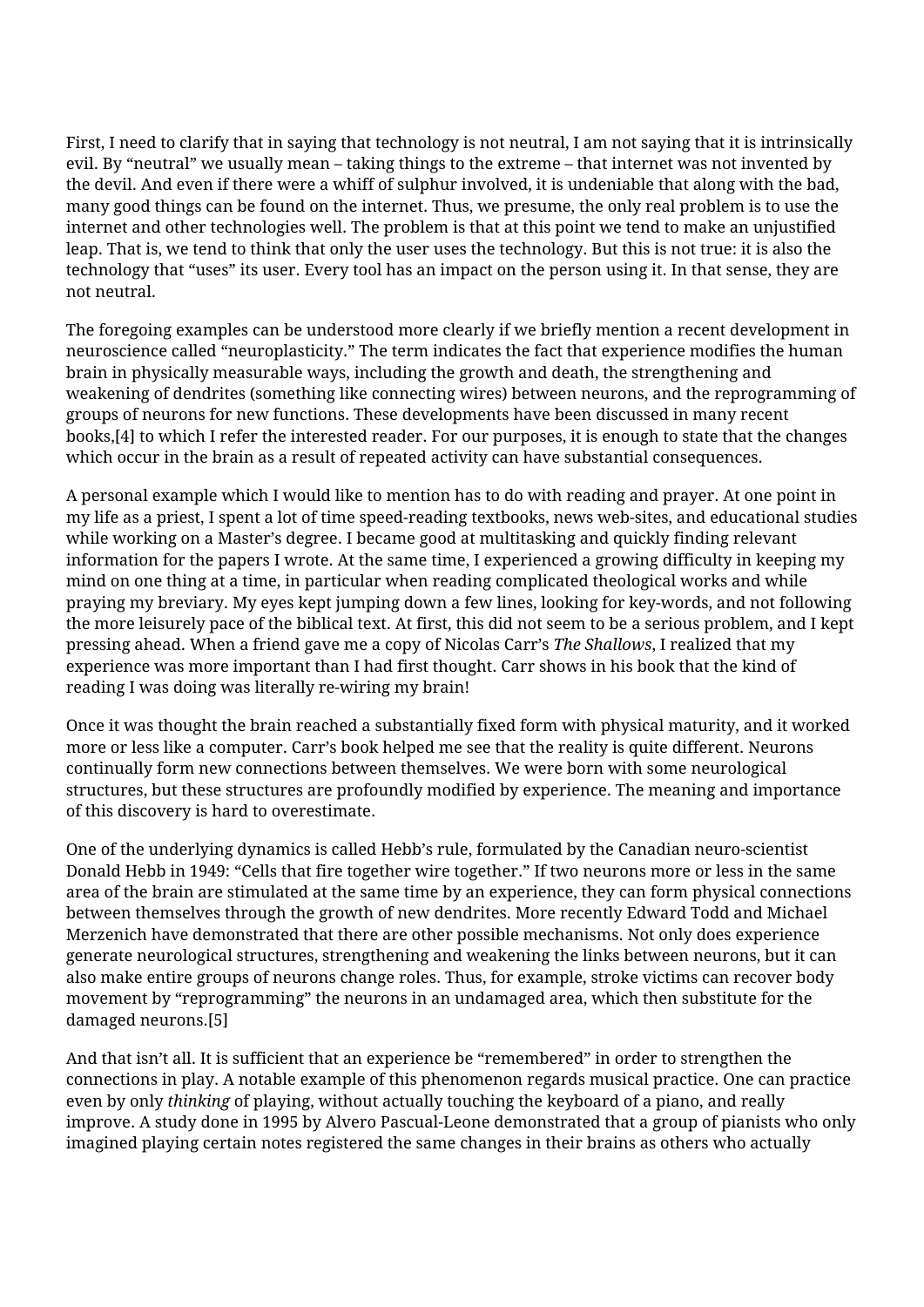played the keyboard![6] When connections are strengthened between neurons, they can become the easiest route of communication. That is how habits are formed, both of action and of thought. All of this has deep implications for our relationship with reality.

We become what we think, what we see, what we read, and what we do. This is not a mystical affirmation; on a neurological level, our experiences never leave us unchanged. They modify us, for better and for worse, creating or strengthening new connections in our brains, weakening or eliminating others, forming us in the image of our actions, thoughts, desires, and tools.

If there is a two-way relationship between a tool and its user, between man and technology, which are the tools we would most like to resemble? Reading the Scripture creates a powerful capacity for reasoning and an attention to subtle detail that man does not naturally have. It can only be acquired by long experience, and by the decision to concentrate on certain types of reading. Meditating the lives of the Saints helps us to form our will and our intelligence to the highest standards. Good moral action creates virtuous habits. In other words, all of the above actions partially rewire our brains in the image of those same actions.

In this brief article, there is not enough space to go any further with this line of reasoning.[7] In the context of this discussion of technology and its influence on the human person, I would however like to continue our reflection by recalling our premise about the Trinity and the Incarnation, and bring to bear some insights generated by the Christian tradition.

### Communion and Communication

The desire for communion seems to me to be one point where we should aim our attention. We should first look at the deep reasons which push men and women to constantly search for new means of communication, rather than on the technical methodology, which in any case rapidly changes and which must constantly be re-learned. At the same time, we should reflect critically upon our successes and failures in this search for communion.

In his message for the 2011 International Day of Social Communications, Pope Benedict XVI asked: "Who is my 'neighbor' in this new world? Does the danger exist that we may be less present to those whom we encounter in our everyday life? Is there is a risk of being more distracted because our attention is fragmented and absorbed in a world 'other' than the one in which we live? Do we have time to reflect critically on our choices and to foster human relationships which are truly deep and lasting? It is important always to remember that virtual contact cannot and must not take the place of direct human contact with people at every level of our lives."[8]

In reality he was repeating, in more vibrant language, what *Verbum Domini* says: "Among the new forms of mass communication, nowadays we need to recognize the increased role of the *internet*, which represents a new forum for making the Gospel heard. Yet we also need to be aware that the virtual world will never be able to replace the real world, and that evangelization will be able to make use of the *virtual world* offered by the new media in order to create meaningful relationships only if it is able to offer the *personal contact* which remains indispensable."[9]

Would confession by telephone, fax, email, or chat be the same thing, with respect to the encounter with divine mercy through the priest present in the confessional? Wouldn't it be much more abstract and cold (besides being invalid)? Can you ask your girlfriend to marry you on skype? It seems to me that virtual communication can be a support to relationships, but it cannot make them grow and mature with the speed, depth, and honesty that only personal, physical communication can guarantee.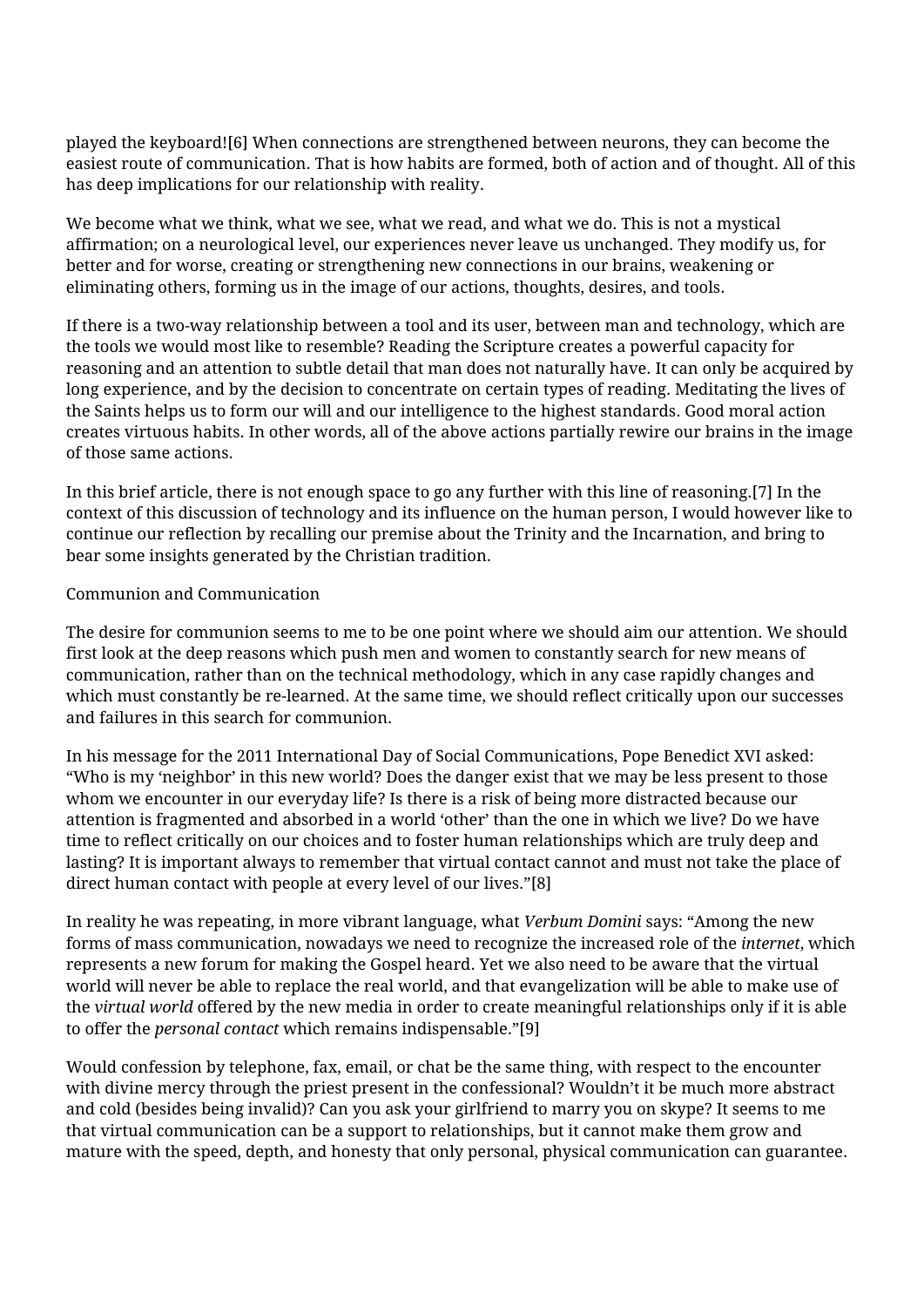The history of the Church is full of fine examples of people like St Paul, who tried to communicate their faith with whatever new forms of communication were available at the time. I am also thinking of the scribes who copied pages and pages of manuscripts, as well as more recent television evangelizers including the American Fulton Sheen, or the incredible energy of the Polish priest Maximilian Kolbe, who founded newspapers and even cities before his death as a martyr in Auschwitz. Finally let us remember the powerful influence of Pope John Paul II or Mother Teresa: they had a luminous and convincing presence even on the television screen. Yet I cannot help but think that these people's actions have born true fruit according to the measure in which they favored interpersonal relationships, in small, local communities.

Another Church document, this one produced by the Pontifical Council for Social Communications in 2002, says: "Virtual reality cannot substitute the real presence of Christ in the Eucharist, the sacramental reality of the other sacraments and the liturgical celebrations participated in a human community in flesh and blood. On the internet there are no sacraments." In other words, the fundamental problem for Catholics seems not to be so much about conquering the spaces of the web for Christ, but rather to live with Christ and the Church in the sacraments. Those who do so will "Christ-ify" every place in which they live, including the internet.

The Incarnation in the Age of Facebook

I recently received an email from a friend named Anna. She wrote to me of a particularly dramatic day in which she discovered the friendship of a person dear to her. The letter was beautiful, a simple and moving story. Then, a few weeks later I was speaking with a mutual friend about this message, she revealed she too had received the same email. But wasn't it an email sent to *me*? Or was it more like a newspaper article, copied for ease and sent to several people? And then again, why do we tend to feel disappointed when we discover this sort of thing? Why should the letter be less valuable if it were sent to others as well?

The same thing is true for works of art. At Christie's auction house, originals are worth millions, and reproductions, even when they are not distinguishable to the buyer, are worth no more than a few thousand dollars. Also, when an artist makes several copies of a work, like in the case of prints and woodcuts, she numbers them. It is not the same thing to have an original or a copy. It is not the same thing to have a mass-produced poster, or print number 53 out of 100.

What changes in the case of a personal letter? The valuation of the person changes. Anna wrote a message which, in order to save time, she sent to others. But the message was thereby taken out of the intimate context of a friendship between sender and receiver. Only the text was left, without the complicated web of intention, form, and suggestion which exists only within an unrepeatable personal relationship. One sign of the falseness of this sort of action is the sense of guilt it creates, which can be found in the fact that the sender tends to hide the fact that it was a message sent to several people. Christmas cards are usually signed by hand, even if the rest is pre-printed.

Most of us want to be esteemed more than we deserve. Take facebook profile photos: most don't necessarily reflect what a person really *is*, but rather what he or she would like to *seem*. It is a small and absolutely pardonable vanity, but it unveils a way of being that eats away at friendship, that very communion that we most desire. Through these little insincerities comes a mentality in which appearance is more important than truth, and that is an obstacle to love.

But what does all this have to do with Web 2.0? On blogs or social networks, each person is an emitter of information, and most messages are sent out into the ether to a plurality of receivers. This is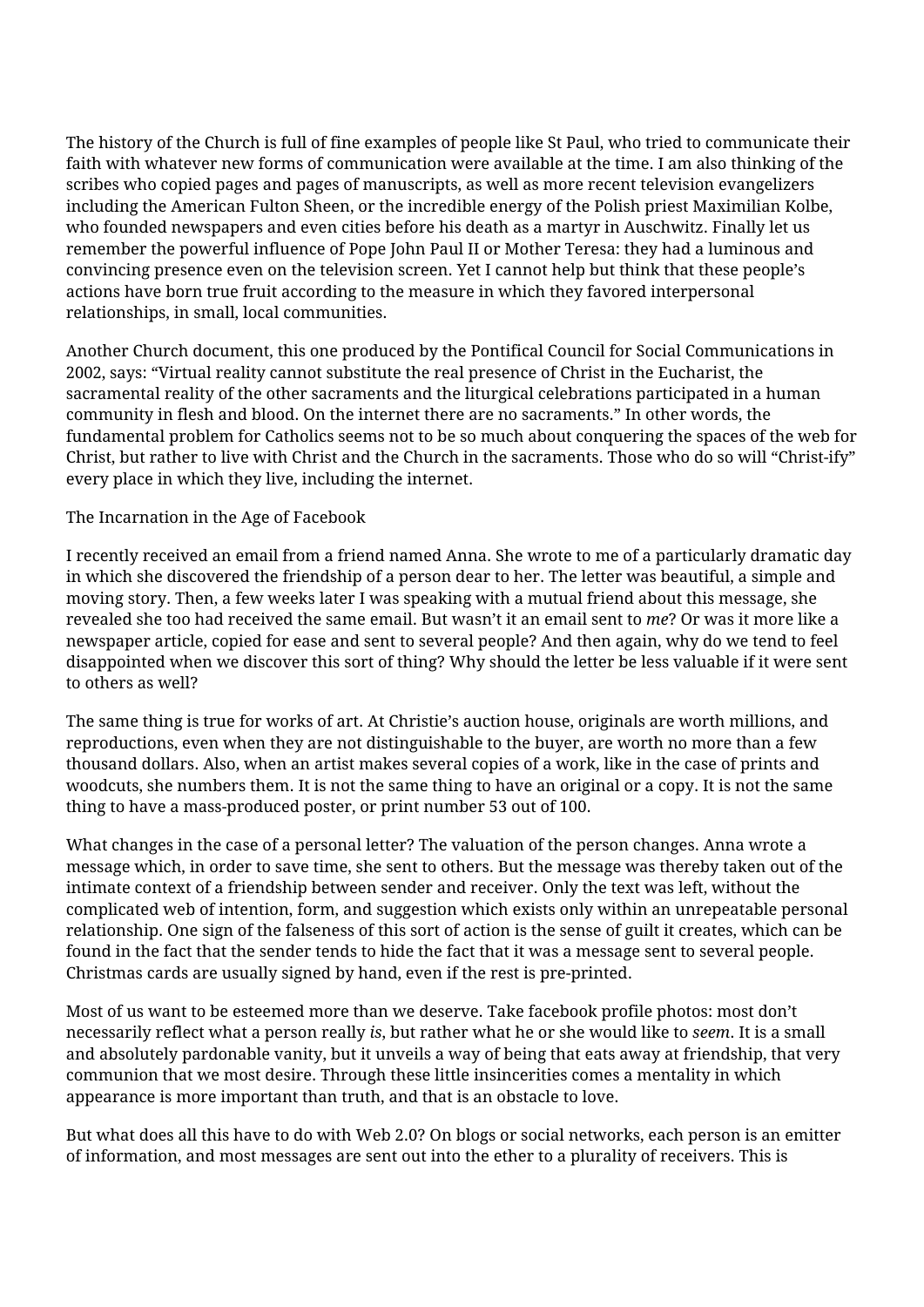something different than a conversation among friends. In an essay-letter written to Facebook (as though it were a person), Adam Briggle faces this problem of mass communication:

"because of the mixed audience potentially viewing these public expressions... I do not feel all that free. In fact, I begin to sympathize with the mass media broadcasting corporations that have to produce content suitable for everyone. In these spaces, I am not playing with my identity or expressing myself so much as trying to purify a neutral self suitable for broadcasting to the viewing mass. It is the art of self-censorship in an attempt to handle the collision of life contexts that normally remain separate. I have seen innocent comments spin out a thread of rancour, because what is best said to one is best said otherwise to another and not at all to a third."[10]

Seen from one's own point of view this may not be very convincing. "All right, virtual communities may not be as strong as real ones, but does it really matter?" It is easier to understand if we look at it from the point of view of the receiver. Even if I write carbon copy messages to save time, I would prefer that my friends write to me as an individual on a private, one-to-one basis. I would like to have our conversation happen with a balanced rhythm between speaking and listening. I would like our friendship to be full of sincere charity. Exactly what I do to others almost without thinking, I wouldn't want to be done to me.

When I go onto an internet forum to try and solve a problem with my computer, I can rapidly access the conflated knowledge of many thousands of people. And I am often able to find a solution quickly, but I tend to reduce these people to mere givers of information, which is something less than persons. On the other hand, I would not like to be treated as a simple giver of information, but as an unrepeatable being. I am not a mere event among events. I am not a mere function among functions, or a drop in the ocean. The concept of *personhood*, of which the Christian West is justly proud, affirms that every man and woman is a whole, an infinite. I am a unique event, and I find in the unrepeatability of the flesh and of local human relationships the necessary base for the strong and lively friendships that I seek.

### The Body and Love

In elementary school, we used to pass love notes between students. They were ridiculous for how direct they were. I think I once wrote to a girl: "Would you like to be my girlfriend?", with two boxes to check, "yes" and "no." In high school things were more complicated and I usually did not have the courage to ask the question in person, so I tried on the phone. I was there straining to the outmost to interpret the microseconds of each pause and the tones of the voice, in order to understand the real intentions of my friend. I remember that certain relationships were in a sense doubled: there was the telephone relationship and the relationship in person during the school day. Rivers of words which we said in the evening did not seem to survive the light of the next day.

When I finally had a girlfriend, I immediately realized that being together was completely different from these interminable telephone conversations. In the first place it was much more difficult to mask my feelings. When I was tired, or tired of sweet words, I could not hide behind some monosyllable pronounced here or there on the phone. I was all of one piece, readable every instant and not only when I came out of my silence. The look in my eyes said more than many words. The caresses I had so deeply desired were a sign of love, but they quickly became empty and we felt the need to find words ever stronger and gestures ever more daring, to say the same emotion. How strange it is, and how clumsy you feel, when you realize that an excess of expression stifles love!

This is significant because it helps us to understand that the language of love, like other languages and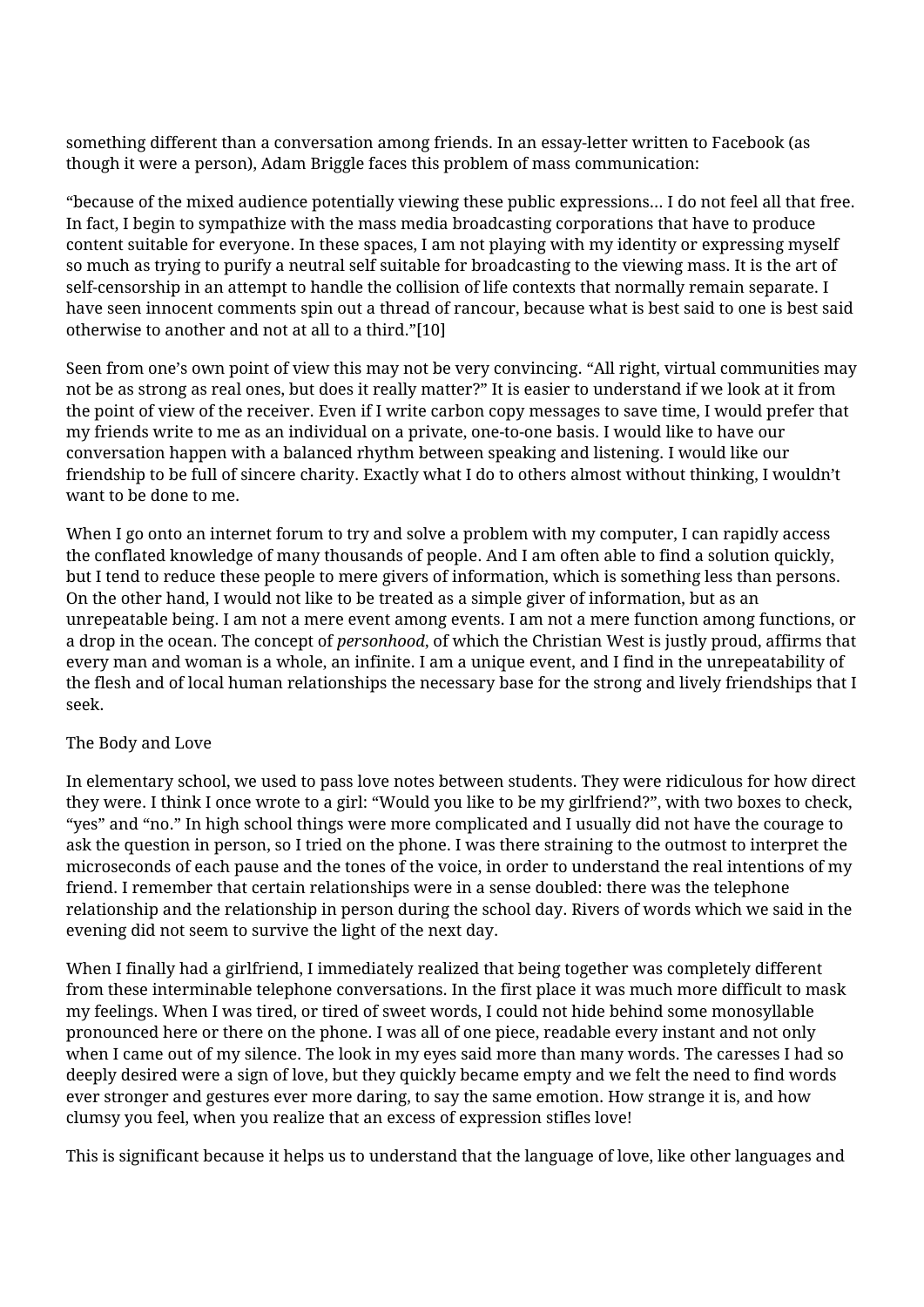other fundamental experiences, is infinitely variable. It requires all the senses and all the expressive registers, even just to approach from afar that which we would like to express. It helps us to intuit that every communication that does not include the physical presence of people, but is presented only with words, images, and sounds mediated through a machine, loses the greater part of its effectiveness, even with the addition of smilies. A word written in a text message does not have the individuality of a word written by hand, which betrays the haste or the care, as well as the personality, of the person writing. The language of love, like the language of religion, needs personal, bodily communication.

We can trust a person, not a message. We can feel a leaping in the heart for someone who is here now with us. We can see his face, evaluate the sincerity of his smile, the purity of his gaze. We can shake his hand and measure his conviction, and his human warmth. In my body I experience the beauty of relationships, of which the physical limits are not a mortal shell, but a permeable boundary that permits communion. Precisely because my hand is not the same as that of the person who is shaking it, it is beautiful that our two hands be united. If there were no boundary, nor could there be the surprise and gratitude that we experience for the nearness of another.

In the flesh there is less confusion. First of all because there is a certain sense of modesty in front of a physical presence, which helps to not rush, to not pretend the fusion of our souls on the first date. And in the meantime, thanks to the continual corporeal messages which arrive through gestures, tone of voice, facial expressions, pauses, and so forth, we get an idea of the other person without having to bring everything out into the forced clarity and typical impoverishment of direct discourse. Tip-toeing around certain themes is not necessarily a lack of love for the truth. It can very well express respect for the freedom and subtlety of certain truths. Some themes are like the cyclamens which can only live under the shadows of the trees in forest. Direct light kills them.

This brings us to ask a surprising question: could it be the case that the very limits imposed by physical reality have a positive meaning? Could it be that the desire to extend those limits, conquering space and time with ever more powerful means of travel and communication, is not always a useful desire?

### Limits and the Infinite

As a young seminarian, I once spent a summer together with a hospital chaplain, Fr Vincent. I accompanied him while he visited the sick. One hot July morning, we heard screaming in the hospital hallway. The voice was coming from an isolation room where a woman named Rachel was dying of cancer. The nurses couldn't do anything to control her pain. On a busy floor with many other patients to care for, they stayed away from the screaming. They were very generous nurses, willing to do anything they could to help, but when there was nothing left to do, they didn't feel comfortable staying with that woman.

Fr Vincent followed the sound. He entered and closed the door. Then he got on his knees and started screaming with her. She screamed, "Oh God!" and he screamed, "Oh God, help her! *Help her!*" He held her hand. At least that way she knew that someone was praying with her. We were there for a long time. At a certain point she changed from "Why, oh why, God? Oh, stop, *stop*!" into "I offer, I offer, I offer it!" In the last moments of her life, despair became hope.

When I see paintings or icons which portray Christ's descent into hell, I think of that moment. Fr Vincent's hand was like Christ's hand, reaching into the dark pit of despair and blasphemy to bring light and hope. In fact, it is not too much to say that his hand *was* Christ's hand bringing about Rachel's salvation. This is the striking reality of Christ's singular love for each person, which he wishes to express through his Body, the Church.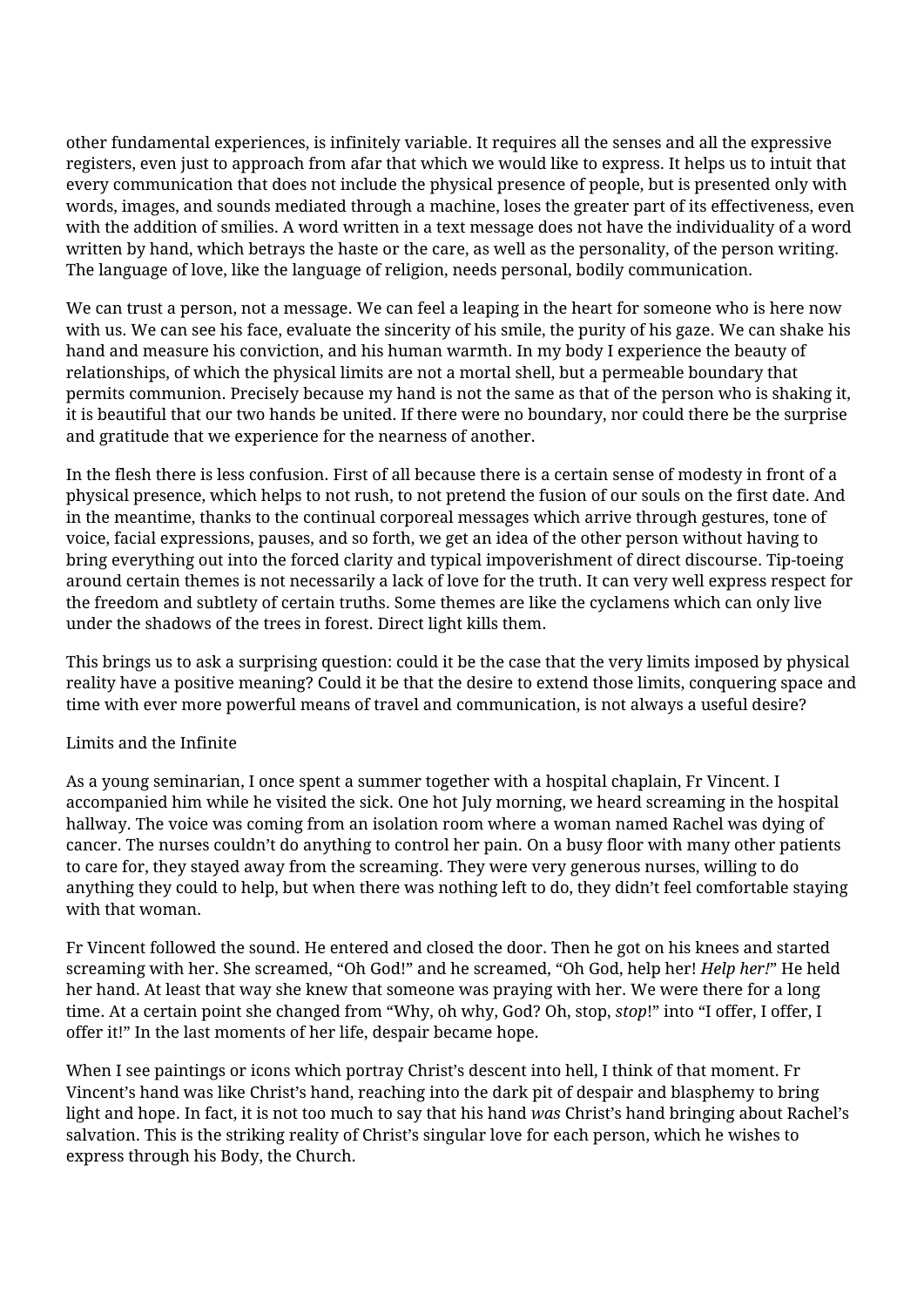That moment illuminated for me one of the reasons Jesus was willing to entrust his entire Church to the fragile, "inefficient" one-to-one communication he inaugurated with his disciples: nothing else works. No long-distance care would have been sufficient for Rachel. The only possible response to her need, after every medicine had been tried, every palliative care given, was the hand and the voice of a human person in the same room with her. And that was the vehicle for her salvation, for her to learn to believe that God does not abandon us, and to trust that even her suffering itself could find meaning in his Cross.

This is not to say that all the efforts of the doctors and nurses were useless, far from it. They absolutely were useful, just secondary. What was fundamental was the human contact that could only come about in a one-to-one encounter. There was no way to multiply Fr Vincent's effectiveness through advances in communication technology. The only thing good enough for Rachel that July morning was his hand in hers.

This story helps us to see that the question we began with, "how can the Church use new technologies to further her mission?" must be asked as a secondary question. The Church must "sift everything," retaining what is good (cf. 1 Thessalonians 5:21), but she must never forget that she had her beginnings in the singular, specific, personal love of Jesus for his disciples. No technical progress can ever make that kind of relationship go out of date.

The same truth is visible in many other areas of Christian life. A married couple must accept many limits in their life together – the limits caused by the personalities of the two spouses, by their social situation, by their children, by illnesses or accidents, and so forth. Yet it is precisely within those limitations that the couple may experience the fulfillment and beauty of their vocation. The alternatives to faithfulness do not lead to happiness. A missionary priest may be rightly full of the desire to carry God's Kingdom to all men and women – but if he does not care for *one* community, his own flock, he will end up dispersed in activity and bear little fruit.

The Church exists because people are wounded. Her goal is not just to proclaim the Good News efficiently, and then move on to do something else, but physically to be the Body of Christ. All of Christian life rests within the experience of the sacraments, the liturgy, the communion of the Church, and the mystery of God's time. Wounds take time to heal, and often a doctor cannot speed up their healing. He must be willing to wait, to consider each person as completely unique, completely worthy of his entire attention. He must not rush from patient to patient, in an attempt to care for greater numbers, to the detriment of the quality of the care itself. In his just desire to do more good, he must not end up considering his patients simply as problems and not as people.

In a similar way, a missionary must attend to the other, waiting for him to open himself to Christ, and be willing to wait as long as necessary. That puts a rather low limit on the number of people he can care for adequately, but only in accepting this limit is his work truly fruitful. I believe that this is what Christ showed us in his own pedagogical approach, which focused much of its attention on a very small group of men.

It seems reasonable to doubt that new technologies will fundamentally revolutionize human life as a whole and, with it, the new evangelization. Jesus Christ, who "reveals man to himself,"[11] is not an intermediate stage in evolution. He represents the fullness of humanity, the height to which we can aspire through his grace, not a stepping-stone on our way to becoming cyborgs. We should not think, therefore, that technological developments have already brought about, or will bring about in the future, a fundamental change in the structure of the human person.